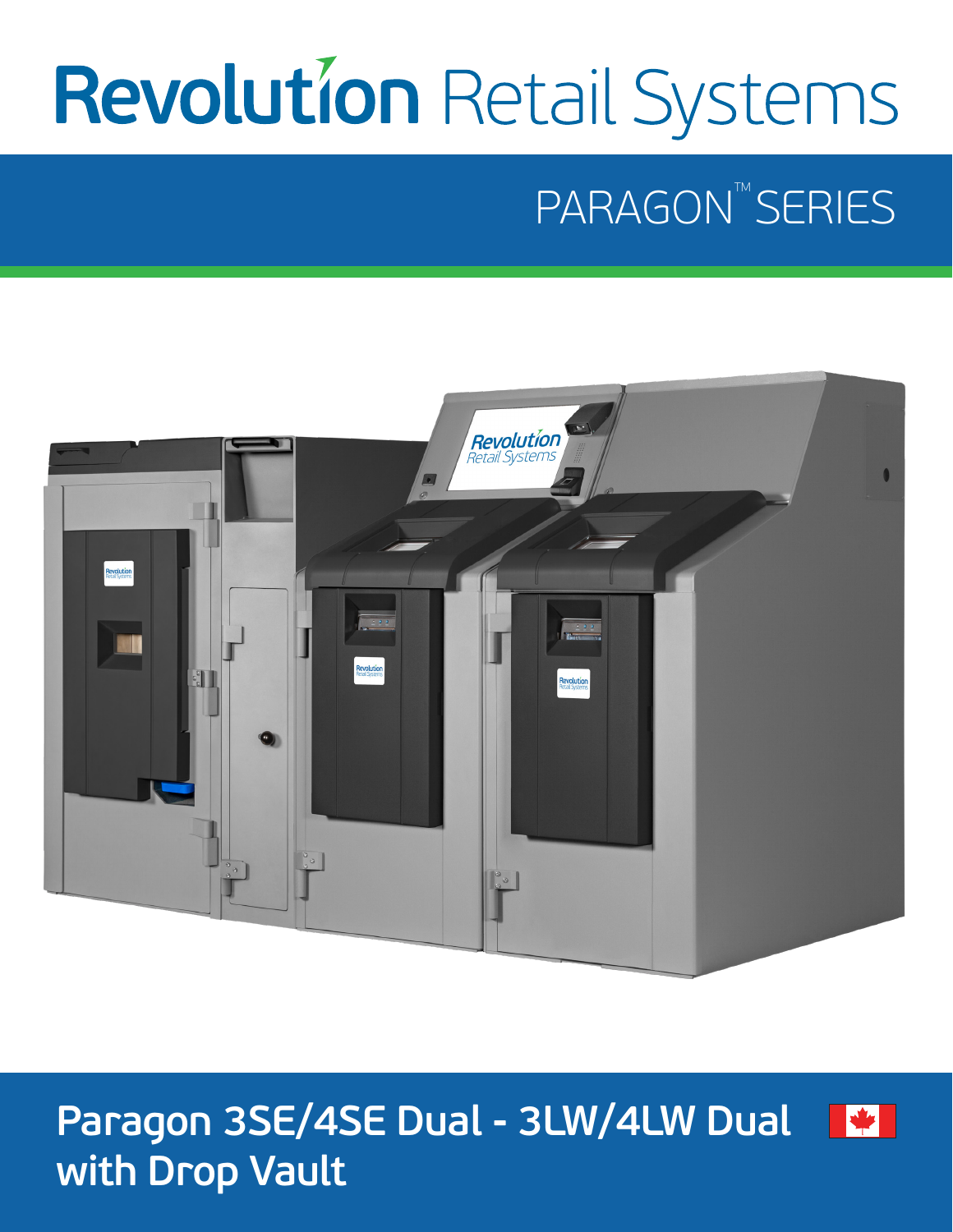# **PARAGON™SERIES**



#### HARDWARE FEATURES:

- Closed Loop Architecture of Notes and Coins; No Manual Intervention Required
- Coin Discrimination (i.e. Counterfeit Coin Rejection)
- Scalable Up to Two (2) Note Recyclers
- Lockable Deposit Cassette
- "Fitness Sort" on Recycled Notes
- Flexible Note Orientation (No Need to Separate or Face Notes)
- Pocket Note Acceptor (Handles Large Bundles of Notes; Up to 200)
- Integrated Drop/Storage Vault Optional
- Dispenses Coins Directly into Till Tray Paragon 3SE & 4SE
- Dispenses Coins Directly into Till Drawer Paragon 3LW & 4LW
- Optional Biometrics (Fingerprint Reader)
- Cup LEDs (Notification if Change is Left in Cups)
- Scalable Platform
- Continuous 24/7 Monitoring
- Integrated Printer

#### FEATURE CAPABILITY:

- Ability to Integrate with POS System
- Same Day Credit on Deposit (Provisional Credit)

#### ACCESS/CONTROL:

- Drops Can be Made via a Drop Chute
- The Drop Vault is Controlled by Biometric Access
- Till Drawers, Packages, or Drops Can be Tracked by Barcode Scanner in Conjunction with RRS Paragon Series

### **Revolution Retail Systems**



#### Paragon 3SE/4SE Dual with Drop Vault Paragon 3LW/4LW Dual with Drop Vault

#### SOFTWARE FEATURES:

- PCI Compliant
- REACH<sup>™</sup> Remote Monitoring Solutions for Tech Support
- Real Time Cash/Coin Level Monitoring
- Scalable Cluster Format
- Reporting Standard or Custom
- Lane and/or Clerk Accountability
- Tills and Drop Bags Automatically Traced to a Specific User by Utilizing Bar-Coding
- Multiple Tills per Register/Lane
- Configurable User Permission Levels for Machine Access
- Multiple User Authentication Schemes (Log-in and PIN, or Biometrics)
- Automatic Prompting of Periodic Password Changes
- Track Monies Outside of Unit with External Vault Fund Function
- Guided Deposit Preparation: Automatically Calculates and Moves Deposit to Courier Cassette
- Automatic End of Day Reporting
- Courier Specific Log-In Menu
- Video Troubleshooting Tips
- Video Guidance for System Operation

#### DROP VAULT:

- Height: 43.8"
- Width: 7.79"
- Weight: 225 lbs.
- Available Volume: 1.83 Cubic Feet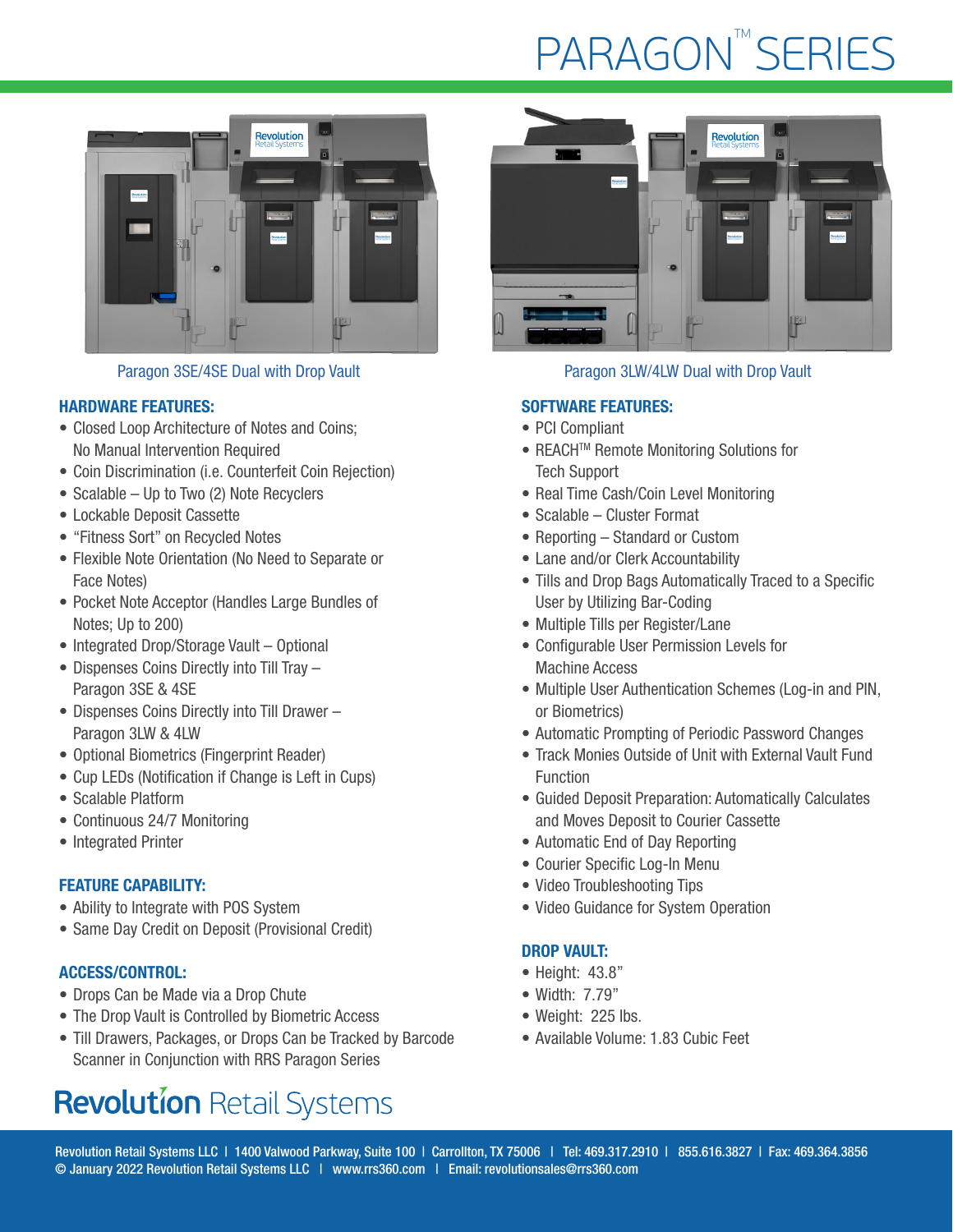# PARAGON<sup>™</sup>SERIES

#### **SPECIFICATIONS**

| Physical Characteristics (nominal):        | <b>Paragon 3SE Dual</b> | <b>Paragon 3LW Dual</b> | <b>Paragon 4SE Dual</b> | <b>Paragon 4LW Dual</b> |
|--------------------------------------------|-------------------------|-------------------------|-------------------------|-------------------------|
| Height                                     | 48.78"                  | 50.73"                  | 48.78"                  | 50.73"                  |
|                                            | $(1,239.1$ mm)          | $(1,288.5$ mm $)$       | $(1,239.1$ mm)          | $(1,288.5$ mm)          |
| Width                                      | 69.73"                  | 79.99"                  | 69.73"                  | 79.99"                  |
|                                            | $(1,771.2$ mm)          | $(2031.8$ mm $)$        | $(1,771.2$ mm)          | $(2031.8$ mm $)$        |
| Depth (install depth)                      | 36.64"                  | 36.64"                  | 36.64"                  | 36.64"                  |
|                                            | $(930.6$ mm $)$         | $(930.6$ mm $)$         | $(930.6$ mm $)$         | $(930.6$ mm)            |
| Weight (empty)                             | 3,200 lbs.              | 3,300 lbs.              | 3,200 lbs.              | 3,300 lbs.              |
|                                            | $(1, 451$ kg)           | $(1,497$ kg)            | $(1, 451$ kg)           | $(1, 497$ kg)           |
| <b>Device Configuration:</b>               |                         |                         |                         |                         |
| Number of Recycling Cassettes              | 6                       | 6                       | 8                       | $\, 8$                  |
| Number of Deposit Cassettes                | $\overline{2}$          | $\overline{2}$          | $\overline{2}$          | $\overline{2}$          |
| Notes:                                     |                         |                         |                         |                         |
| Capacity per Cassette (approximate):       |                         |                         |                         |                         |
| <b>Recycle Cassette</b>                    | 2,700 notes             | 2,700 notes             | 2,700 notes             | 2,700 notes             |
| <b>Deposit Cassette</b>                    | 2,700 notes             | 2,700 notes             | 2,700 notes             | 2,700 notes             |
| <b>Total Capacity of Notes</b>             | 21,600 notes            | 21,600 notes            | 27,000 notes            | 27,000 notes            |
| Processing Speed In or Out (max)           | 8 notes/sec             | 8 notes/sec             | 8 notes/sec             | 8 notes/sec             |
| Recycling Capability (max)                 | (6)<br>denominations    | (6)<br>denominations    | (8)<br>denominations    | (8)<br>denominations    |
| Coin:                                      |                         |                         |                         |                         |
|                                            |                         |                         |                         |                         |
| Number of Recycle Modules                  | 4                       | 4                       | 4                       | 4                       |
| <b>Capacity by Denomination (maximum):</b> |                         |                         |                         |                         |
| • Nickels                                  | 3,000                   | 6,500                   | 3,000                   | 6,500                   |
| • Dimes                                    | 6,200                   | 15,000                  | 6,200                   | 15,000                  |
| • Quarters                                 | 2,700                   | 5,800                   | 2,700                   | 5,800                   |
| • Loonies                                  | 1,800                   | 2,050                   | 1,800                   | 2,050                   |
| • Toonies                                  | 1,700                   | 1,900                   | 1,700                   | 1,900                   |
| • Sorted Overflow                          | $---$                   | 15,000                  | $--\,$                  | 15,000                  |
| <b>Total Coin Capacity</b>                 | 15,400                  | 46,250                  | 15,400                  | 46,250                  |
| Coin Processing Speed In (up to)           | 700 coin/min            | 3,000 coin/min          | 700 coin/min            | 3,000 coin/min          |
| Coin processing Speed Out (up to)          | 16 coin/sec             | 32 coin/sec             | 16 coin/sec             | 32 coin/sec             |
| Accepts Up To                              | (5)                     | (6)                     | (5)                     | (6)                     |
|                                            | denominations           | denominations           | denominations           | denominations           |
| Recycle Up To                              | (5)<br>denominations    | (5)<br>denominations    | (5)<br>denominations    | (5)<br>denominations    |

### **Revolution Retail Systems**

Revolution Retail Systems LLC | 1400 Valwood Parkway, Suite 100 | Carrollton, TX 75006 | Tel: 469.317.2910 | 855.616.3827 | Fax: 469.364.3856 © January 2022 Revolution Retail Systems LLC | www.rrs360.com | Email: revolutionsales@rrs360.com